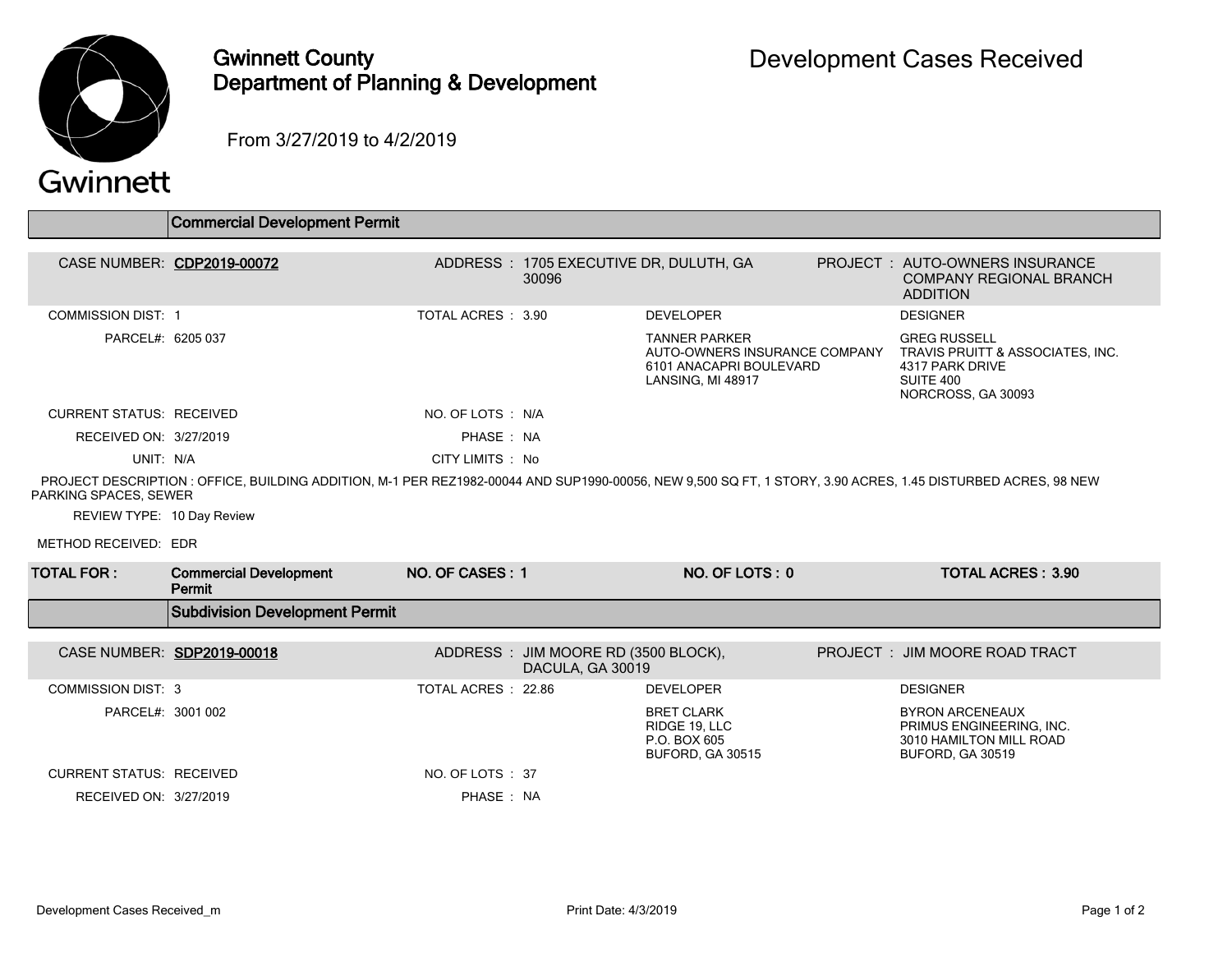|                                                                                                                          | CASE NUMBER: SDP2019-00018               |                  | ADDRESS : JIM MOORE RD (3500 BLOCK),<br>DACULA, GA 30019 |                        |  | PROJECT : JIM MOORE ROAD TRACT |  |  |
|--------------------------------------------------------------------------------------------------------------------------|------------------------------------------|------------------|----------------------------------------------------------|------------------------|--|--------------------------------|--|--|
| UNIT: N/A                                                                                                                |                                          | CITY LIMITS : No |                                                          |                        |  |                                |  |  |
| PROJECT DESCRIPTION: SINGLE FAMILY SUBDIVISION, OSC PER RZR2015-00005, 37 LOTS, 22.86 ACRES, 15.1 DISTURBED ACRES, SEWER |                                          |                  |                                                          |                        |  |                                |  |  |
| REVIEW TYPE: 10 Day Review                                                                                               |                                          |                  |                                                          |                        |  |                                |  |  |
| METHOD RECEIVED: EDR                                                                                                     |                                          |                  |                                                          |                        |  |                                |  |  |
| <b>TOTAL FOR:</b>                                                                                                        | <b>Subdivision Development</b><br>Permit | NO. OF CASES: 1  |                                                          | NO. OF LOTS: 37        |  | <b>TOTAL ACRES: 22.86</b>      |  |  |
|                                                                                                                          |                                          |                  |                                                          |                        |  |                                |  |  |
| <b>GRAND TOTALS</b>                                                                                                      |                                          | NO. OF CASES : 2 |                                                          | <b>NO. OF LOTS: 37</b> |  | TOTAL ACRES: 26.76             |  |  |